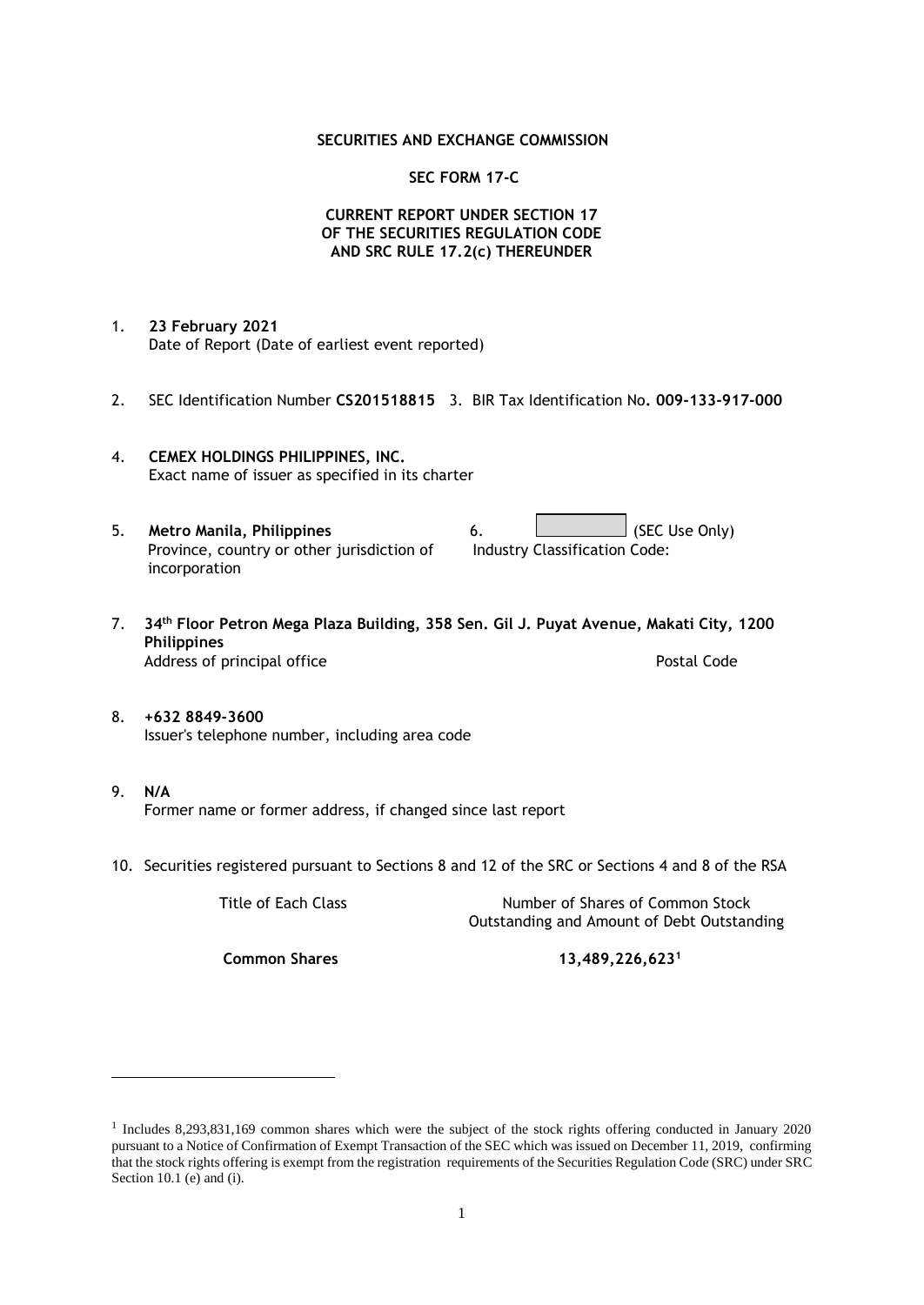11. Indicate the item numbers reported herein: **Item 9 - Other Events**

**CEMEX HOLDING PHILIPPINES, INC. ("CHP") reports on the use of proceeds realized from the Stock Rights Offering (SRO) of 8,293,831,169 common shares of CHP that was conducted in**  Based on the Offer Price of £1.54 per share, the total proceeds from the SRO **amounted to P12,772,500,000.26.** 

**The following costs and expenses were disbursed/charged today against the SRO proceeds:**

| <b>USE OF PROCEEDS/PURPOSE</b>                                                              | <b>AMOUNT</b> (in<br>Pesos) |
|---------------------------------------------------------------------------------------------|-----------------------------|
| Costs and expenses associated with the SOLID Cement plant<br>expansion project <sup>1</sup> | 1,025,235.33                |

<sup>1</sup>*Funded through advances made by CHP to Solid Cement Corporation ("SOLID") under the Revolving Master Loan Facility Agreement dated 3 March 2020 entered into between CHP, as lender, and SOLID, as borrower*

## **SIGNATURES**

Pursuant to the requirements of the Securities Regulation Code, the issuer has duly caused this report to be signed on its behalf by the undersigned hereunto duly authorized.

**CEMEX HOLDINGS PHILIPPINES, INC. 23 February 2021 Issuer Community Community Community** Community Community Community Community Community Community Community Comm

 **Jannette Virata Sevilla Compliance Officer**